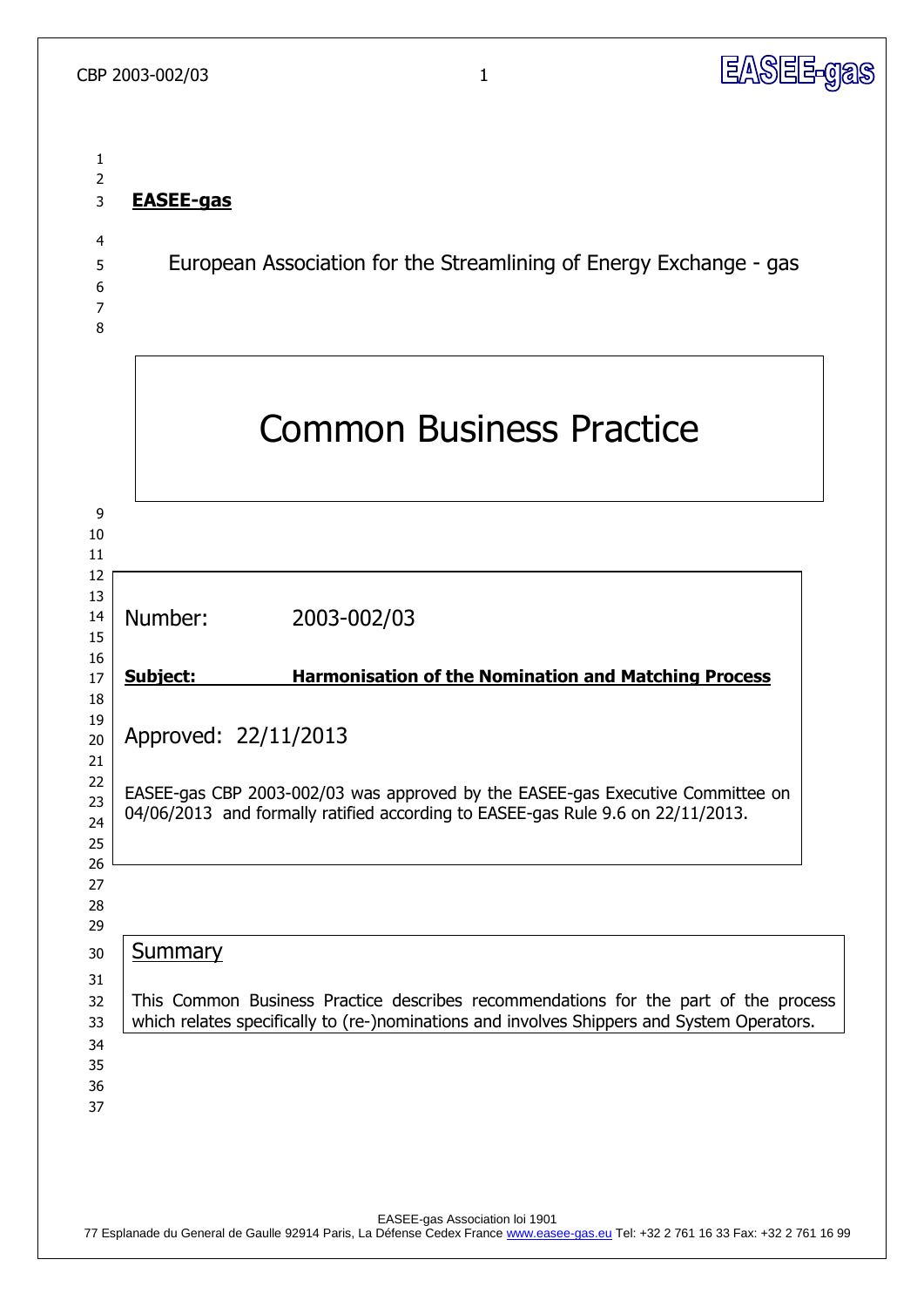

#### About **EASEE-gas**

 The European Association for the Streamlining of Energy Exchange-gas (EASEE-gas) was created by six founding members on March 14th, 2002. EASEE-gas's aim is to support the creation of an efficient and effective European gas market through the development and 43 promotion of common business practices (CBPs) that intend to simplify and streamline 44 business processes between the stakeholders.

 The creation of EASEE-gas is a project that is fully supported by the European Commission and by the European Regulators through the so-called Madrid Forum. It was achieved through the work of a dedicated Task Force supported by EFET, Eurogas, Eurelectric, GEODE, GTE, OGP and the Edigas group.

 The association is fundamentally based on company membership and voluntary contribution towards the development of common business practices.

 Full membership in EASEE-gas is open to all companies, European or other, that are involved 52 in the European gas business, from producers to end users, and to companies that are their service providers. Companies can subscribe to full membership in one or more of the eight gas industry segments.

 Associate membership in EASEE-gas is open to government agencies, e.g. regulators, through to organisations such as gas business trade associations and to individuals that may contribute to the benefit of EASEE-gas. Associate members do not pay annual fees, nor do they have voting rights.

 The development of common business practices within EASEE-gas is organised through working groups under the supervision of an executive committee that is representative of the various gas industry segments. Participation in the working groups is limited to members only.

- 
- 
- 
- 
- 
- 
-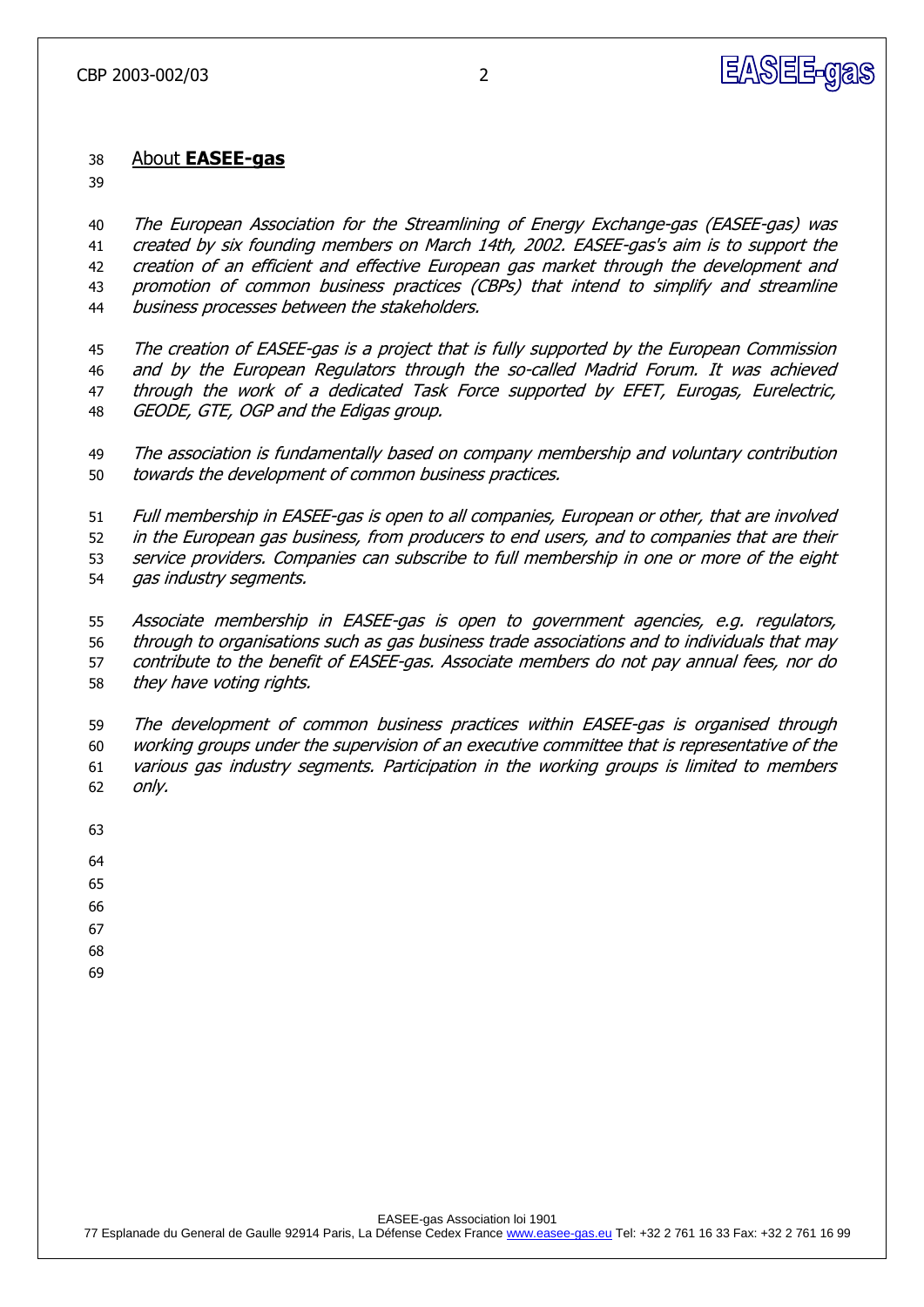

# **Common Business Practice 2003-002/03 "Harmonisation of the Nomination and Matching Process"**

 This following Common Business Practice CBP has been approved by EASEE-gas for use in 73 gas business transactions across interface points<sup>1</sup> and constitutes recommendations for the part of the process which relates specifically to (re-)nominations and involves Shippers on 75 one hand, and System Operators<sup>2</sup> – SOs on the other hand. This CBP reflects minimum requirements in line with the Network Codes, in the areas referred to in Article 8(6) of the 77 Regulation (EC) 715/2009<sup>3</sup>. This CBP does not exclude additional provisions between individual parties.

# **Gas Day**

-

 Gas Day means the period from 5:00 to 5:00 UTC for winter time and from 4:00 to 4:00 UTC when daylight saving time is applied.<sup>4</sup> 

# **Nomination scheme**

# **General remarks**

 Nomination deadlines mentioned in this CBP document imply the use of electronic communication between all involved parties. As far as communication between Shippers and SOs is concerned, at present the most commonly used way is by using the EDIG@S protocol (CBP 2003-003) based on a common data network (CBP 2007-002) and a message transmission protocol (CBP 2007-001). However, back-up provisions have to be foreseen in case of communication problems.

 For any given Gas Day, it is agreed that (re-)nominations can be sent at all times but not earlier than 6 months before the concerned Gas Day. However, only the last valid (re- )nomination that was received by the SO communication system before a (re-)nomination deadline will be taken into account. The time reference used in the nomination scheme is  $\degree$  'Coordinated Universal Time' (UTC<sup>5</sup>), as defined and recommended by the International Radio Consultative Committee (IRCC), a predecessor organization of the [ITU-T,](http://www.its.bldrdoc.gov/fs-1037/dir-020/_2896.htm) and 98 maintained by the 'Bureau International des Poids et Mesures' (BIPM). (CCIR Recommendation 460-4, or ITU-T Recommendation X.680 (7/94), contains the full definition.)

 The flow described in this document has to be understood as the quantity of gas in energy per hour or per day (CBP 2003-001) related to the Nomination and Matching Process.

http://eur-lex.europa.eu/LexUriServ/LexUriServ.do?uri=OJ:L:2009:211:0036:0054:en:PDF

NC CAM – Article 1.2

<sup>5</sup> UTC is equivalent to mean solar time at the prime meridian (0° longitude), formerly expressed in GMT.

EASEE-gas Association loi 1901

Esplanade du General de Gaulle 92914 Paris, La Défense Cedex France www.easee-gas.eu Tel: +32 2 761 16 33 Fax: +32 2 761 16 99

 $<sup>1</sup>$  For the purpose of this CBP, interface points are defined as the points where gas</sup> sale/purchase/trade/transfer may be taking place

<sup>&</sup>lt;sup>2</sup> For the purpose of this CBP, the System Operator includes, at least, Transmission System Operators, LNG Terminal Operators, Storage System Operators, and Interconnector Operators but excludes the Distribution System Operators.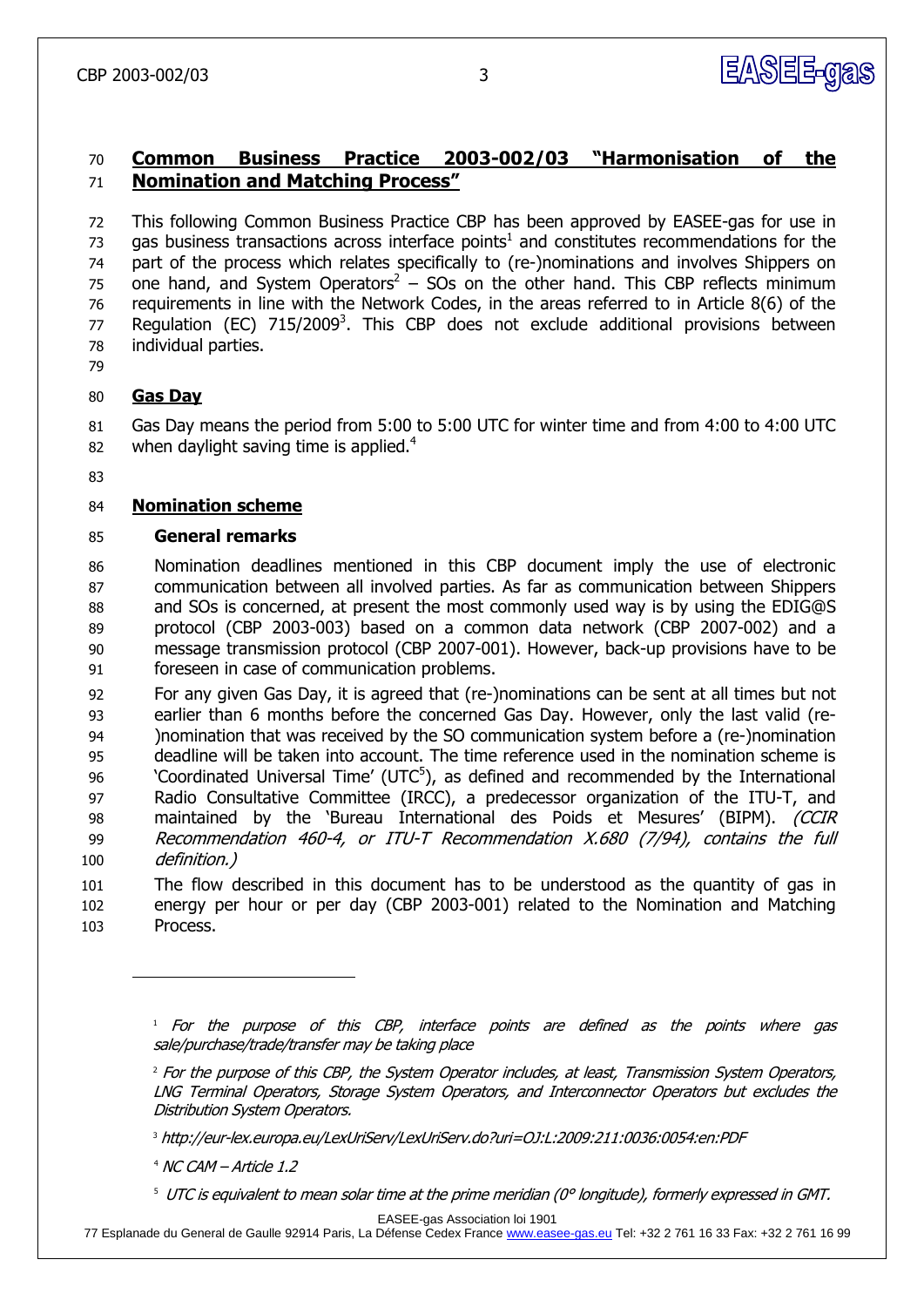

### **Initiating SO and Matching SO**

- The Initiating SO is the System Operator initiating the matching process by sending relevant data to the Matching SO.
- The Matching SO is the System Operator performing the matching process and sending the result of such process to the Initiating SO.

### **Handling mismatches - "Lesser rule" principle**

 Flow shall be determined at both sides of an interface point on an identical basis. Therefore, during the process of validating and confirming (re-)nominations, the so called 'lesser rule' principle is recommended to be applied, meaning that in case of different quantities but for a same flow direction between a delivering and a receiving Shipper at the two sides of an interface point, and in case neither of the Shippers adjusts its position, the higher of the two values will be reduced by the Matching SO to the lower value in order to avoid a discontinuity over the interface point.

### **Nomination scheme – deadlines**

 *Shipper Deadline = 13:00 UTC, 12:00 UTC when daylight saving time is applied (Gas Day D-1)*

- Deadline for Shippers to submit nominations to their respective SOs for use on Gas Day D.
- *SO Deadline = 15:00 UTC, 14:00 UTC when daylight saving time is applied (Gas Day D-1)*
- Deadline for SOs to send a 'Confirmation Notice' to their respective Shippers having submitted nominations before the Shipper Deadline. The Confirmation Notice will confirm to the Shipper the (hourly or daily) quantities of gas that will be scheduled to flow on Gas Day D. This implies that between the Shipper Deadline and the SO Deadline, the Initiating SO sends to the Matching SO information with regard to the processed quantities and to the nominated quantities when required. The processed quantities will take into account the Shipper's nominations, contractual provisions (including constraints) between the Shipper and the SO. The confirmed quantities will take into account the processed quantities and the 'lesser rule'. The calculation of the confirmed quantities will be done by the Matching SO between the Shipper Deadline and the SO Deadline. The confirmed quantities as well as the processed quantities will be sent during this period by the Matching SO to the Initiating SO. There is only one unique nomination cycle D-1. After this cycle there's a continuous re-nomination cycle every hour until three (3) hours before the end of the Gas Day D.

#### **Re-nominations scheme**

 As a general principle and as a minimum requirement, Shippers may submit re- nominations within the re-nomination period which starts immediately after the SO Deadline and ends not earlier than three (3) hours before the end of the Gas Day D.

 The SO shall start a re-nomination cycle at the start of every hour within the re-nomination period.

 Furthermore, the number of messages should be limited to the necessary information to be exchanged. As long as there is no new information, no additional message should be 146 sent. However, in order to get a confirmation that a message has been received by the counterparty, an electronic acknowledgement should be foreseen.

EASEE-gas Association loi 1901 SOs shall send the Confirmation Notice to confirm the rescheduled quantities for the Gas Day D to the respective Shippers as soon as possible but not later than two (2) hours

Esplanade du General de Gaulle 92914 Paris, La Défense Cedex France www.easee-gas.eu Tel: +32 2 761 16 33 Fax: +32 2 761 16 99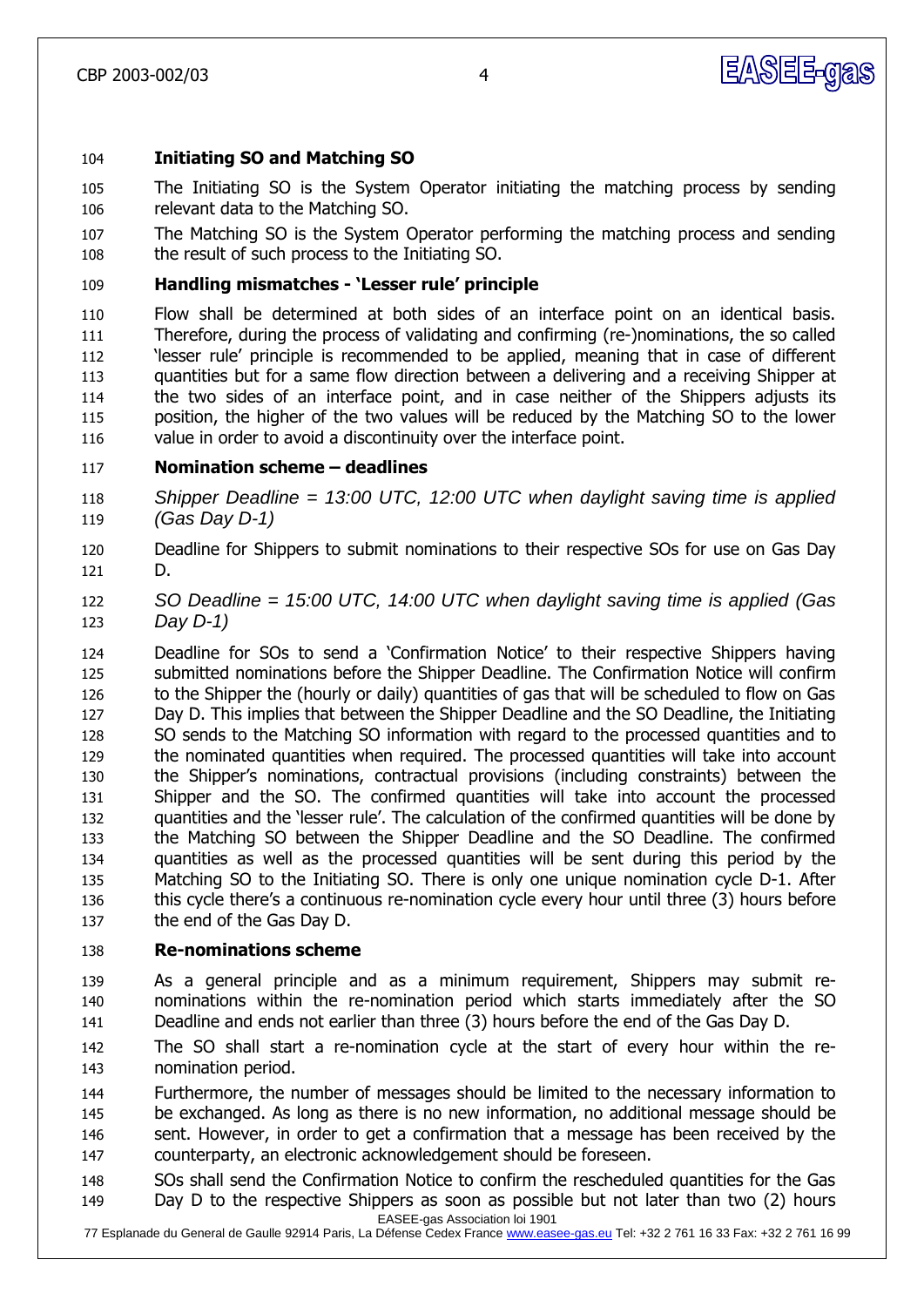

 from the start of each re-nomination cycle and before any gas flow change is due to come into effect.

**Message content and message rejection**

- All messages exchanged between the Shippers and the SOs shall include, at least:
- the identification of the sender and recipient,
- 156 the identification of the concerned interface point(s),
- the identification of a nomination contract reference (optional),
- the concerned period defined as a Gas Day,
- the direction of the gas flow,
- the identification of the start and end time of gas flow,
- 161 information with regard to the receiving or delivering Shippers in the adjacent system in order to allow for a matching process.
- Information with regard to Shippers in an adjacent system can be submitted in a coded way in order to ease the technical and operational processing of the Shippers' information. Issuing of codes will be administered by the relevant SO.
- All messages, being issued by the Shippers to the SOs shall also include the requested quantity in energy per hour or per day.
- All messages, being issued by the SOs to the Shippers, shall be composed of two basic sets of information regarding the quantity in energy per hour or per day:
- 170 A first block of information relates to the Shipper in relationship with its SO and will provide the confirmed quantities of gas that will be scheduled by the SO, including the delivering or receiving Shippers in the adjacent system.
- 173 A second block of information relates to information in relation to the Shipper, as received by the SO from the adjacent SO in relationship with its delivering or receiving Shippers towards said Shipper. This block will provide the processed quantities of gas that the adjacent SO is able or requesting to flow towards or from 177 the Shipper for each delivering or receiving Shipper.
- 
- All messages exchanged between the SOs shall include, at least:
- the identification of the sender and recipient,
- the identification of the concerned interface point(s),
- the identification of a interconnection agreement reference (optional),
- 183 the concerned period defined as a Gas Day,
- the direction of the gas flow,
- the identification of the start and end time of gas flow,
- 186 the processed quantity in energy per hour or per day that the SO is able to flow on its interface point side,
- 188 the nominated quantity in energy per hour or per day as requested by the Shippers 189 on its interface point side (optional),

EASEE-gas Association loi 1901